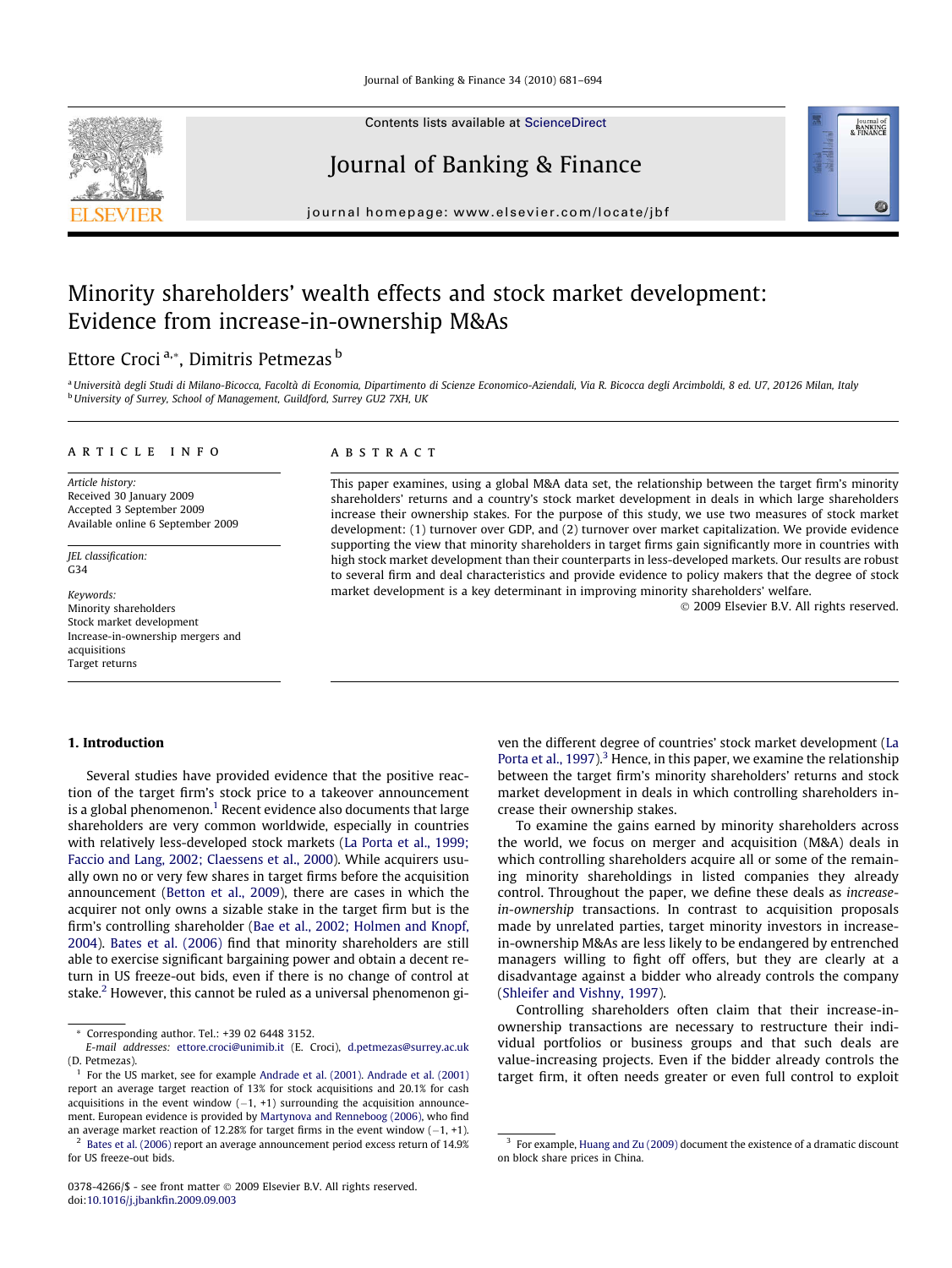synergies and reduce costs. $4$  For example, in increase-in-ownership deals aimed at delisting target firms, the delisting of the target permits the controlling firm to save on the cost of compliance with the securities laws ([Carney, 2006](#page--1-0)).<sup>5</sup> Moreover, many controlling shareholders believe that dealing with minority shareholders may prevent their companies from quickly responding to competitive pressures.6 Large shareholders sometimes increase their ownership stake to prevent block creation by other shareholders, who may be hostile [\(Jen](#page--1-0)[kinson and Ljungqvist, 2001\)](#page--1-0). Finally, there could be cases in which minority shareholders, lacking a liquid market in which to trade their shares, $7$  demand and put pressure on the large shareholders to buy them out.<sup>8</sup>

Using an exhaustive sample of 1174 increase-in-ownership acquisitions across 46 countries over the period 1989–2005, we provide evidence that increase-in-ownership transactions do create considerable value for target shareholders. Consistent with [Bates et al. \(2006\)](#page--1-0), minority shareholders in target firms earn an average announcement excess return of 11.95% in the 5-day period around the acquisition announcement (–2, +2). However, when we partition the sample at the country level, we find a significant variation in the abnormal returns around the acquisition announcement. Thus, these deals provide an ideal testing ground for exploring the reasons why minority shareholders obtain a relatively larger premium.

Previous literature suggests that a different degree of investor protection may be the reason for these differences in bidders' behavior when they already control the target firm. The legal approach to corporate governance proposed by [La Porta et al.](#page--1-0) [\(1997, 1998\)](#page--1-0) emphasizes the role played by the legal system, including both laws and their enforcement, in protecting outside investors ([La Porta et al., 2000\)](#page--1-0). [La Porta et al. \(1997, 1998, 2000\)](#page--1-0) also report that protection of outside investors is positively correlated with stock market development and find that common law countries have both the strongest protection for outside investors and the most developed markets. Though investor protection and stock market development are closely related, the latter captures issues beyond investor protection. [Rajan and Zingales \(2003\)](#page--1-0) argue that investor protection alone cannot explain the reversals in a country's financial development and the fact that stock market development indicators are time-varying. In their view, the strength of political forces in favor of financial development plays a key role in developing strong financial markets, and the country's financial development is the outcome of ideology and the economic interests of voters and pressure groups ([Aganin and Volpin,](#page--1-0) [2005\)](#page--1-0). Indeed, [Rajan and Zingales \(2003\)](#page--1-0) argue that government action can either foster or hamper the stock market, depending upon the balance of powers between pressure groups.

Another important side of stock market development not fully captured by investor protection is market openness. [Rajan and Zin](#page--1-0)[gales \(2003\)](#page--1-0) also discuss the role of a country's openness to trade and capital flows in promoting financial development. However, such promotion can take place without conceding too much power to minority investors. In fact, [Aganin and Volpin \(2005\)](#page--1-0) provide the example of Italy, a relatively open market with poor investor protection. Finally, [Guiso et al. \(2008\)](#page--1-0) argue that trust affects participation in the stock market, and thus its development.

Generally, in countries with well-developed stock markets, a significant fraction of the country's population owns stock ([Pagano](#page--1-0) [and Volpin, 2006\)](#page--1-0). Larger participation of investors in firms' equity serves as a guarantee of exposure to the media in cases of outrageous expropriations by controlling shareholders [\(Miller, 2006\)](#page--1-0). This is certainly not the case in countries with less-developed markets, where violations often go unnoticed, barring active lobbying by foreign funds in the international press [\(Dyck et al., 2008](#page--1-0)). Given these considerations, we argue that stock market development, which summarizes and incorporates the impacts of the determinants mentioned above, is an important driving force of the returns realized by target shareholders around increase-in-ownership acquisitions. This effect captures sides beyond investor protection.

In this paper, we employ two measures of stock market development used in the financial and economic development literature ([Levine and Zervos, 1998\)](#page--1-0) to test its impact on the abnormal return earned by target shareholders around increase-in-ownership acquisition announcements: (1) turnover over GDP, and (2) turnover over market capitalization. These two measures capture trading activity, or to put it differently, actual participation in the stock market. For the purpose of this study, they are both superior to the ratio between stock market capitalization and the country's GDP for two main reasons. First, market capitalization includes the value of the large shareholder's blocks that in general trade infrequently, particularly when they are owned by families or individuals ([Holderness and Sheehan, 1988; Klasa, 2007\)](#page--1-0).<sup>9</sup> These blocks represent a large proportion of a country's market capitalization, especially outside of the US ([La Porta et al., 1999; Faccio and](#page--1-0) [Lang, 2002; Claessens et al., 2000\)](#page--1-0). Second, as argued by [Rajan and](#page--1-0) [Zingales \(2003\)](#page--1-0), large increases in the value of a few companies can affect stock market capitalization even if few people are trading and few firms are raising equity in this market.

We find that target minority shareholders gain significantly more in developed markets than in less financially developed countries. The return differential ranges from 4.75% to 10.38% and is statistically significant for the two proxies of stock market development. The multivariate analysis confirms this result and provides further evidence of the strongly significant positive rela-

<sup>4</sup> For example, Sandvik AB (Sweden) claimed that owning (at least) a 75% stake in Sandvik Asia (India) was ''necessary in order to ensure control of proprietary technology, provide flexibility of operations and enable it to comply with group philosophy" (AFX News, November 25th, 1997). The acquisition of the remaining 50% of Internet Auction Co. Ltd. (Korea) by Ebay Inc. (USA) was explained as follows: ''it wants to buy the rest of the Korean company to more strongly align ownership and management and to boost operational flexibility in the Korean marketplace" (Daily Deal, November 25th, 2003). Scott Greenberg, National Patent's chief financial officer, commented on the acquisition of General Physics that ''by owning 100 percent, it will allow us to throw more resources behind the company" (The Washington Post, September 26th, 1996).

<sup>5</sup> The effects of higher costs of being public have been analyzed in great detail in the US following the introduction of the Sarbanes-Oxley Act in 2002 (see, for example, [Marosi and Massoud, 2008\)](#page--1-0).

 $6$  Just to give a few examples in which competitive pressure was cited among the reasons for completing the deal (acquirer in parenthesis): Eaux des mineral de Vittel (Nestle') in 1991; Comau (Fiat) in 1999; Electrabel (Suez) in 2005; Nitto Chemical Industry Co. Ltd. (Mitsubishi Rayon Co. Ltd.) in 1997; Acer Computer Intl. (Acer Inc.) in 1999; Magellan Petro Australia Ltd. (Magellan Petroleum Ltd.) in 2005. In the Nitto case, for example, it was reported that the two firms ''hope that by putting together their technological and human resources, they will be able to increase their overall competitiveness" (Jiji Press Ticker Service, 22 December 1997).

 $7$  Lack of liquidity was the main reason leading to the acquisition of the remaining outstanding shares in Ogden Projects by Ogden Corp. in 1994. R. Richard Ablon, President & Chief Executive Officer of Ogden, said, ''It has become increasingly apparent that the limited public float in shares of OPI common stock make this security less and less attractive to the investing public. It has been and continues to be difficult to develop a broad investor base for OPI common stock, particularly since Ogden has no intention of reducing its current ownership interest. We believe that the proposed transaction is an effective way to merge the two companies (Business Wire, 6 June 1994).

<sup>8</sup> Minority shareholders' pressure was the driving factor that lead to the buyouts of minorities in Cie d'Investissement de Paris (France) by BNP, a French bank, in May 1995, and in Rhin et Moselle Assurance, a French company, by a subsidiary of Allianz SE (Germany) in November 1996.

<sup>&</sup>lt;sup>9</sup> [Holderness and Sheehan \(1988\)](#page--1-0) compare the likelihood of a control change between firms that are majority-owned by families and those majority-owned by corporations. They find that firms in which the majority shareholder was an individual investor (or family) were less likely to be acquired. [Klasa \(2007\)](#page--1-0) finds only 84 observations for the sale of the family's controlling stake in the US over a long period (1984–1998).